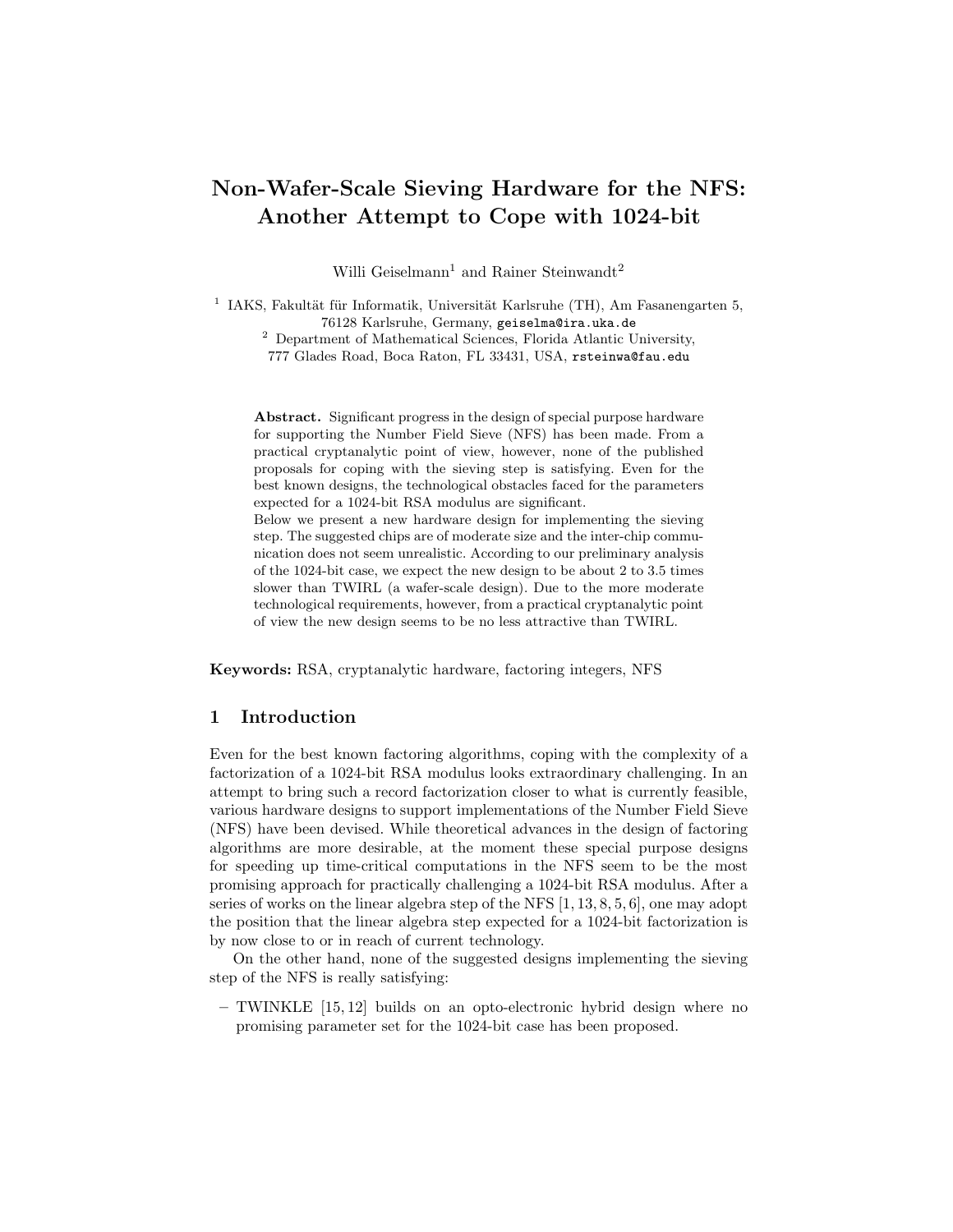- For designs building on a mesh architecture, no promising specification for the 1024-bit case is known (cf.  $[1, 7, 9, 10]$ ).
- SHARK [3] imposes the use of an elaborate butterfly transport system, whose implementation is far from trivial.
- TWIRL [16, 14] seems to be the currently best-explored design. Unfortunately, it is a wafer-scale design building on a quite complex layout.

In an attempt to reduce the layout complexity, Geiselmann et al. [4] recently proposed to combine a modified TWIRL with an "ECM engine": For 1024-bit parameters of interest, [4] argues that an optimized implementation of the Elliptic Curve Method (ECM) is capable of efficiently computing all factorizations of (semi-)smooth norms occurring in the sieving step. The idea is that in this way the circuitry for TWIRL's "diary part", which stores large prime factors of norms, can be removed. The design we present below also relies on this idea: We do not store any prime factors encountered during relation collection and assume a postprocessing of the sieving output with an ECM engine as described in [4]. However, unlike TWIRL, the device proposed below is a non-wafer-scale design.

After having recalled some facts on the sieving step in the NFS in Section 2, in Section 3 we describe our design that builds on ideas of several published proposals: Like the mesh-based proposals, we implement a version of line sieving where each sieving line is split into consecutive subintervals. To overcome the need of a wafer-scale design, we distribute (the majority of) the factor bases on moderately sized chips. The circuitry on these chips produces the arithmetic progressions needed for sieving and is inspired by TWIRL. Eventually, to combine the sieving contributions of the different factor base elements, we use a central unit whose structure reminds of the linear algebra design proposed in [6]. In our preliminary analysis of the 1024-bit case, for the ease of comparability we adopt the technological parameters and the NFS parameters from [16]. Summarizing, we expect our device to be about 2 to 3.5 times slower than TWIRL. On the other hand, the maximal chip size involved is 493 mm<sup>2</sup> and also the interconnection circuitry among these chips does not seem utopian. From a practical point of view, this new design appears to be no less attractive than the existing hardware designs for implementing the sieving step.

# 2 Preliminaries: Sieving in the NFS

For the purposes of this paper, it is sufficient to recall the basic set-up of socalled line sieving in the NFS. For a more thorough discussion of the NFS we refer to the standard reference [11].

# 2.1 Line sieving

In a precomputation phase of the NFS two univariate polynomials  $f_1(x)$ ,  $f_2(x) \in$  $\mathbb{Z}[x]$  with integer coefficients are determined that have a root m modulo n in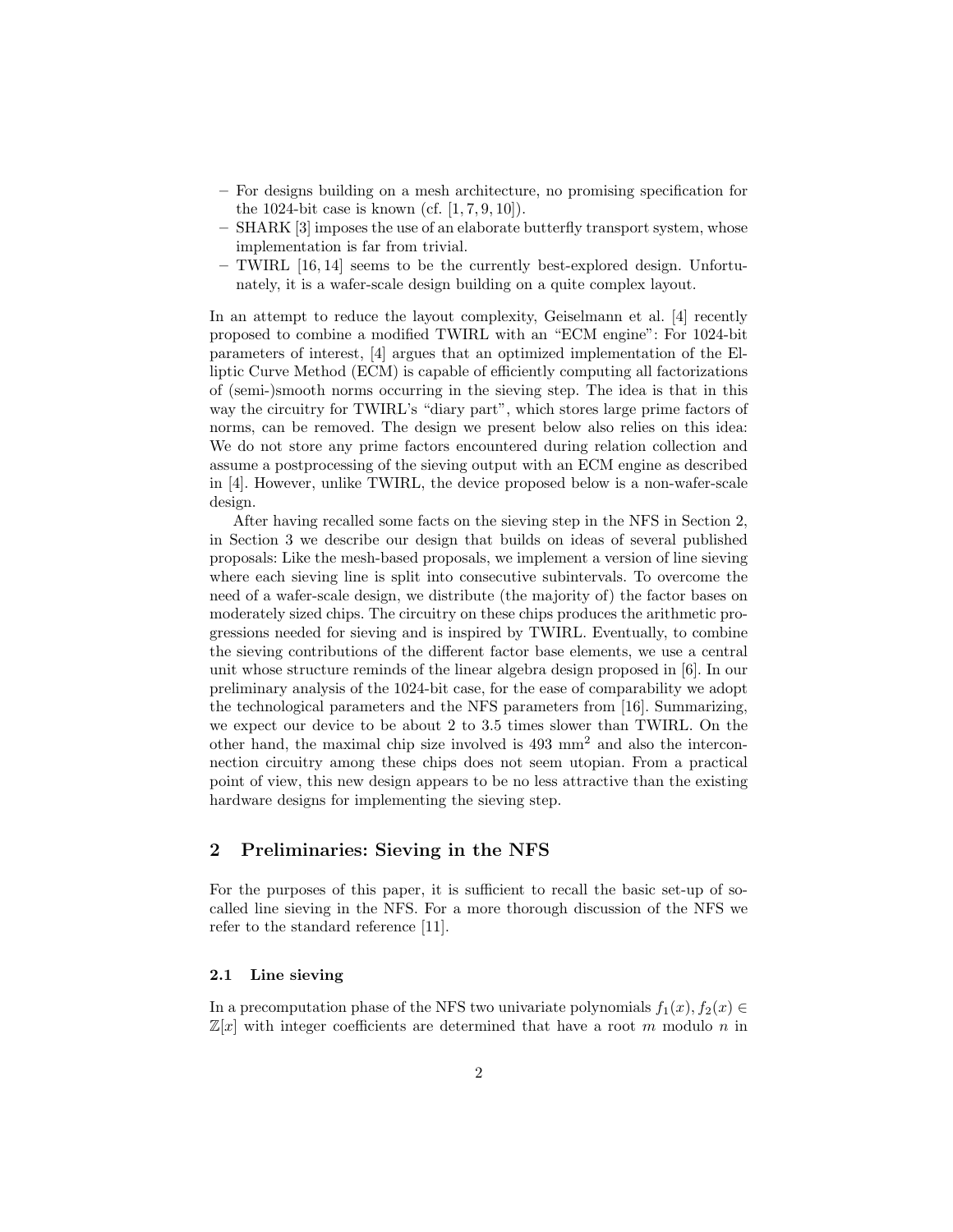$b \leftarrow 0$ repeat  $b \leftarrow b + 1$ for  $i \leftarrow [1, 2]$  $s_i(a) \leftarrow 0 \quad (\forall a : -A \leq a < A)$ for  $(p, r) \leftarrow P_i$  $s_i(br + kp) \leftarrow s_i(br + kp) + \log_{\sqrt{2}}(p) \quad (\forall k : -A \le br + kp < A)$ for  $a \leftarrow \{-A \leq a < A : \gcd(a, b) = 1, s_1(a) > T_1, \text{ and } s_2(a) > T_2\}$ check if both  $F_1(a, b)$  and  $F_2(a, b)$  are smooth until enough pairs  $(a, b)$  with both  $F_1(a, b)$  and  $F_2(a, b)$  smooth are found

Fig. 1. Line sieving

common:

$$
f_1(m) \equiv f_2(m) \equiv 0 \pmod{n}
$$

A typical choice is to have  $f_1(x)$  of degree  $d \geq 5$  and  $f_2(x)$  to be monic and linear, i.e.,  $f_2(x) = x - m$ . By setting  $F_1(x, y) := y^d \cdot f_1(x/y)$  resp.  $F_2(x, y) :=$  $y \cdot f_2(x/y)$ , two homogeneous polynomials  $F_1(x, y), F_2(x, y) \in \mathbb{Z}[x, y]$  are derived. Now everything related to the polynomial  $f_1(x)$  resp.  $F_1(x, y)$  is said to belong to the *algebraic side*, whereas everything related to the polynomial  $f_2(x)$  resp.  $F_2(x, y)$  is referred to as belonging to the *rational side*. In particular, for given smoothness bounds  $B_1, B_2 \in \mathbb{N}_0$  the sets

$$
P_i := \{ (p, r) : f_i(r) \equiv 0 \pmod{p}, \ p \text{ prime}, \ p < B_i, \ 0 \le r < p \} \subseteq \mathbb{N}^2 \quad (i = 1, 2)
$$

are known as algebraic and rational factor base, respectively.

Throughout the relation collection step, pairs of integers  $(a, b) \in \mathbb{Z} \times \mathbb{N}$  with  $gcd(a, b) = 1$  are to be found, so that the values  $F_1(a, b)$  and  $F_2(a, b)$  are smooth. This means that the values  $F_1(a, b)$  and  $F_2(a, b)$  both factor over the primes  $B_1$  resp.  $B_2$ , except for a small number of prime factors. At this, the precise number of 'extra' prime factors on the rational and algebraic side is not necessarily identical. The actual computation of  $(a, b)$ -pairs where both  $F_1(a, b)$  and  $F_2(a, b)$  are smooth can be performed by means of a sieving process, e.g., over a rectangular region  $-A \le a < A$ ,  $0 < b \le B$  with  $A, B \in \mathbb{N}$ . For organizing this sieving process, different techniques are known, and for our purposes we focus on simple *line sieving* as outlined in Figure 1. At this, the thresholds  $T_i$ correspond to the bitlength of the remaining cofactor on the algebraic and rational side, respectively. The  $T_i$ -values are to be updated several times throughout the sieving. For the sake of efficiency, in an actual implementation the values  $\log_{\sqrt{2}}(p)$  are usually replaced by an integer approximation. Also the use of base  $\sqrt{2}$ -logarithms is certainly not mandatory. In analogy to [16], in the sequel we will use a 10-bit counter for summing up approximations  $\lceil \log_{\sqrt{2}}(p) \rceil$ . It is worth noting that testing the norms  $F_1(a, b)$ ,  $F_2(a, b)$  for smoothness and in case of smoothness recovering their prime factors is computationally non-trivial. For the device proposed below, we rely on a design as presented in  $[4]$ , which uses an optimized ECM implementation to perform the required norm factorizations in connection with a TWIRL-based realization of the sieving step.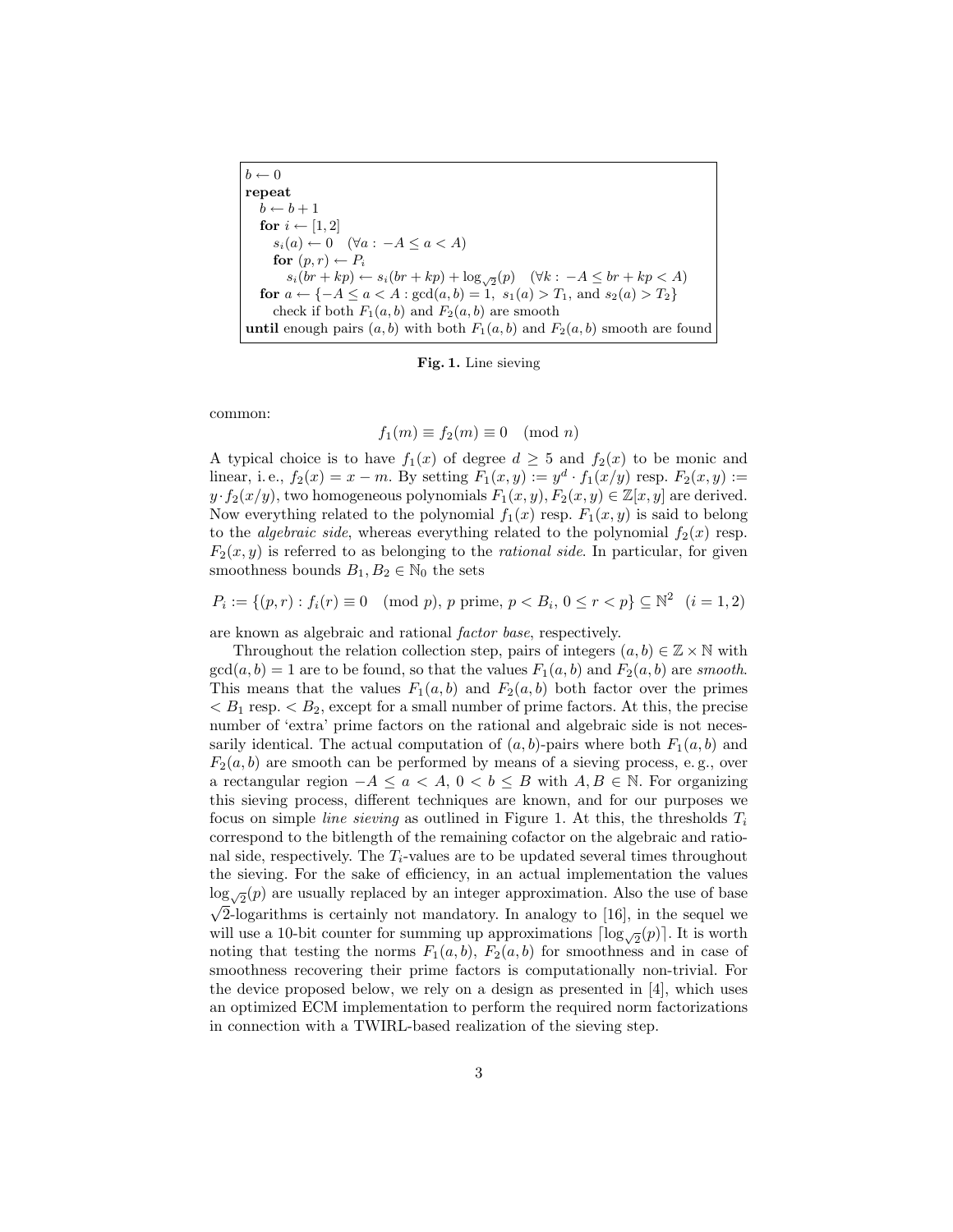#### 2.2 Choice of 1024-bit parameters

Deducing a reliable estimate for the NFS parameters suitable for a factorization of a 1024-bit RSA modulus is a non-trivial problem in its own and outside the scope of this paper. Already for the sake of comparability, here we adopt parameters from [16]. Summarizing, for the sequel the following parameter choices are of interest:

- On the algebraic side, the smoothness bound  $B_1 = 2.6 \cdot 10^{10}$  is used.
- On the rational side, the smoothness bound  $B_2 = 3.5 \cdot 10^9$  is used.
- The sieving region  $-A < a \leq A, 0 < b \leq B$  uses  $A = 5.5 \cdot 10^{14}$  and  $B = 2.7 \cdot 10^8$ .
- The algebraic and rational polynomials are chosen of degree 5 and 1, respectively, as specified in [16, Appendix B.2].

For further details and a discussion on how to identify suitable NFS parameters, we refer to [14]. With the mentioned parameters, the factor bases are of size  $|P_1| \approx 1.134 \cdot 10^9$  and  $|P_2| \approx 1.673 \cdot 10^8$ , respectively.

# 3 The Proposed Design: Main Components

For the sake of clarity, in this section we only discuss the basic structure of our design. Parameter choices we made for the case of a 1024-bit factorization are indicated in double brackets  $\langle \cdot \rangle$ , but a discussion of implementation details is postponed to Section 4. The basic organization of the sieving process is analogous to [7,9]. Namely, we divide each sieving line in subintervals of  $S \langle 2^{26} \rangle$ consecutive sieve locations. Switching to the next subinterval within one sieving line can be done with local operations only. However, to switch to a different sieving line, i. e., to increase the b-value, new data is to be loaded into the device, and our running time analysis has to take this into account.

At a high level, the architecture of our design relies on two types of components, which we detail in the sequel: a) a collection unit that is in charge of updating the rational and algebraic sieving counters and b) stations that compute the arithmetic progressions needed for updating the counters.

## 3.1 Collection Unit

For each value in the current sieving interval, this part of our device hosts an algebraic and a rational DRAM counter for summing up the respective  $\log_{\sqrt{2}}(p)$ values. Each of these counters has a size of  $b \le 10$  bit, and the counters are distributed onto a number  $c \leq 2^{14}$  of identical processors. We refer to these processors as *counting units*, and each counting unit is in charge of  $S/c\langle\!\langle= 2^{12}\rangle\!\rangle$ consecutive sieve locations. It is not necessary to place all counting units on a single chip, and we distribute them onto a small number  $\gamma \langle 4 \rangle$  of chips.

These  $\gamma$  chips are all organized in the same manner: we arrange the respective counting units in two-dimensional arrays of size  $\sigma \times \sigma \langle\!\langle = 2^5 \times 2^5 \rangle\!\rangle$ , yielding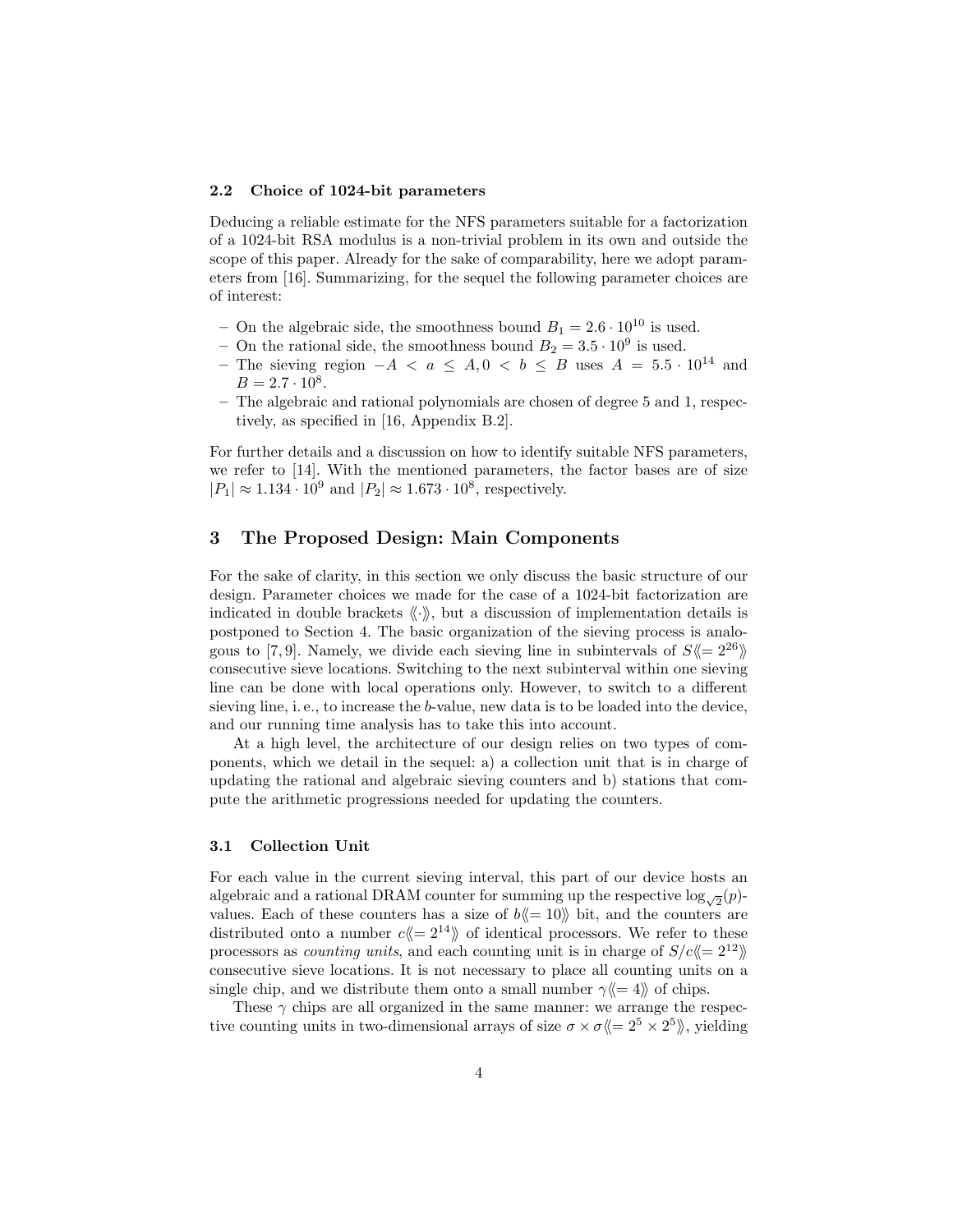a total number of  $c/(\gamma \sigma^2)$  = 4) arrays per chip. Each array is organized as depicted in Figure 2: The counting units in each row are connected through a circular bus, whereas the counting units within a column are connected through a unidirectional bus, originating in an input part. This structure is reminiscent of the linear algebra design in [6].



Fig. 2. Organization of one array of counting units

The input parts receive  $(\log_{\sqrt{2}}(p), r)$ -values from external stations (see below) with the r-value indicating to which of the counters in the array the respective  $\log_{\sqrt{2}}(p)$ -value is to be added. In each clock cycle, a received  $(\log_{\sqrt{2}}(p), r)$ -values passes (along with an algebraic/rational flag) on to the next row over the vertical bus. Then each counting unit checks whether the pair received on the vertical bus is to be handled in that row. If yes, the packet is removed from the vertical bus and via the circular horizontal bus transported to the correct counting unit. The latter then removes the received packet from the horizontal bus and adds the  $\log_{\sqrt{2}}(p)$ -value to the appropriate counter.

### 3.2 Computing the Arithmetic Progressions

Similarly, as in [16], to handle the arithmetic progressions for the  $(\log_{\sqrt{2}}(p), r)$ pairs we use different types of circuits, and refer to these as stations. In dependence on the size of the prime number  $p$ , we distinguish four types of stations, whose structure is reminiscent of the stations in TWIRL.

Largish stations. These are in charge of primes  $p$  greater than some bound  $B_{\text{largish}} \langle 1.5 \cdot 10^8 \rangle$ , where  $B_{\text{largish}} > S$ . The majority of primes in the factor base is handled in this way. They "hit" no more than once per sieving interval, and the design of largish stations reflects this. Each such station handles a certain number  $n_{\text{largish}} \langle 10^5 \rangle$  of factor base elements, which are stored in a sequence of DRAM banks as sketched in Figure 3. Each of the memory banks is operated as a stack, random access is not needed.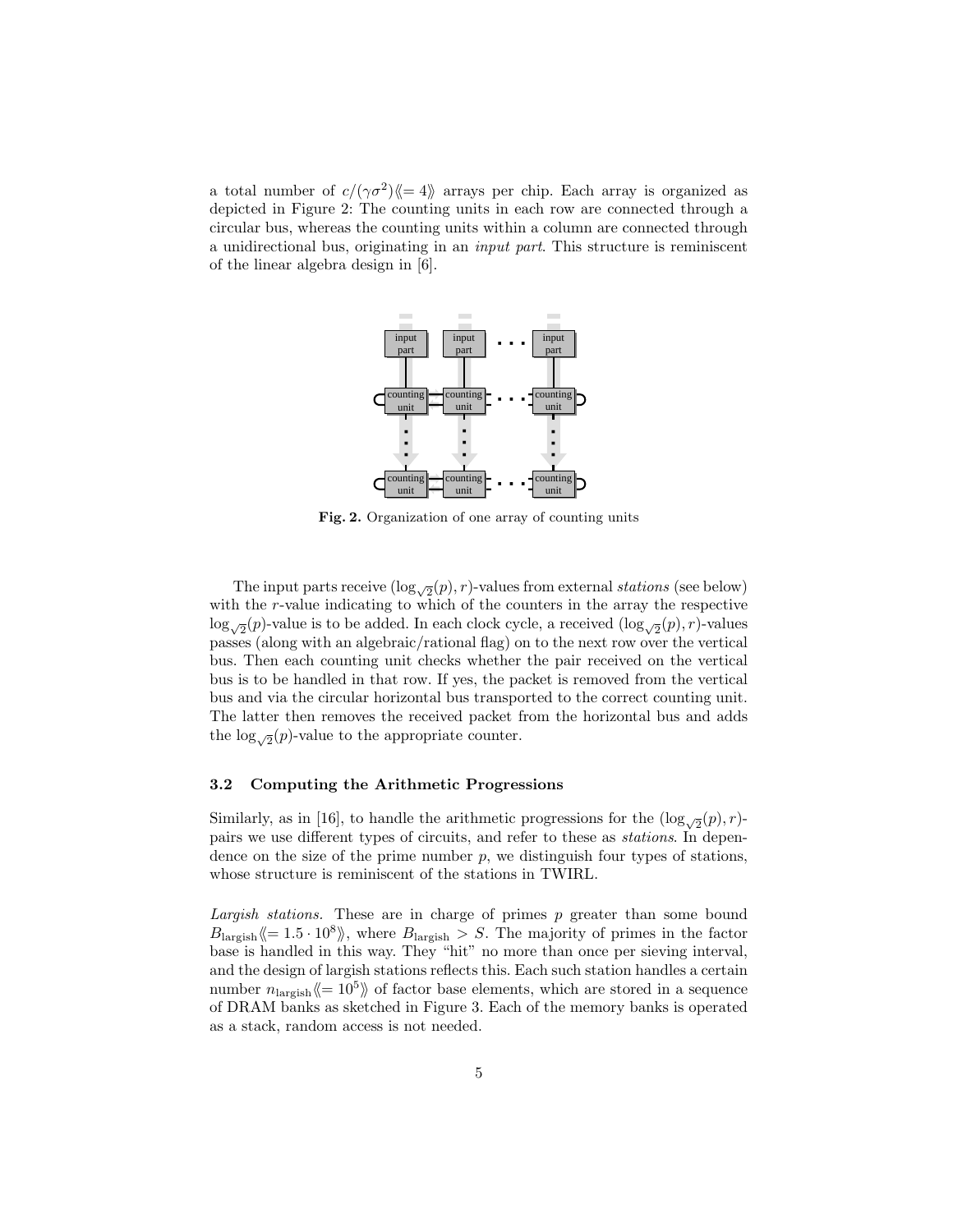First, we initialize the sieving line defined through a specific b-value (starting with  $b = 1$ : For each factor base element  $(p, r)$  we replace r with br mod p (see Figure 1). This precomputation is performed on an external PC and the modified  $(p, r)$ -pairs are then loaded in the mentioned series of DRAM banks. The first DRAM bank holds all  $(p, r)$ -pairs that "hit" in the first sieving interval of size  $S$ , the second DRAM all those with an  $r$ -value indicating a hit in the second subinterval of size  $S$ , etc. The number  $n_{\text{banks}}$  of DRAM banks we need is  $n_{\text{banks}} = [p_{\text{max}}/S] + 1 \langle \langle \leq 389 \rangle \rangle$  with  $p_{\text{max}}$  being the maximal prime handled by the station.<sup>1</sup> The number of entries  $n_{\text{entries}} \langle \leq 10^5 \rangle$  per DRAM bank has to suffice for holding all "hits" that can occur in a single subinterval of size  $S$ .



Fig. 3. Largish station

Now, for sieving the first subinterval, the first DRAM bank is read sequentially (or in small blocks of  $\ell_{\text{largish}} \langle\!\langle= 2 \rangle\!\rangle$  values). The  $\log_{\sqrt{2}}(p)$ -approximations are constant within one unit, as the prime numbers handled in a unit are of approximately equal size. Along with the r-values (and a rational/algebraic flag), the approximation for  $\log_{\sqrt{2}}(p)$  is sent over a unidirectional<sup>2</sup> bus to the appropriate array of the collection unit. Further on, an updated entry is written into the DRAM bank that handles the subinterval where the next "hit" for this progression occurs. More specifically, we proceed as follows: With the adder residing next to each DRAM bank, we compute the new r-value as  $r \leftarrow r + p$ . Now, choosing  $S\langle\!\langle= 2^{26}\rangle\!\rangle$  as power of 2, the most significant bits of the new r-value can serve as counter indicating the number of "hops", that the updated  $(p, r)$ pair has to travel among the cyclically connected DRAM banks. Once the pair has arrived at its destination DRAM, which handles the subinterval for the next "hit", the control logic associated to that DRAM bank removes the packet from the cyclic bus and appends it at the end of the entries currently stored in that DRAM. If there is no space left in this DRAM, the pair is deleted and lost for the entire sieving line. This never happened in our simulations.

Once a complete subinterval (i. e., a DRAM bank) has been processed, the unit proceeds to the (cyclic) successor of that DRAM and processes it in the same manner. In this way, the complete sieving line is processed.

<sup>&</sup>lt;sup>1</sup> Using one more DRAM bank than  $\lceil p_{\text{max}}/S \rceil$  avoids the problem of having to read and write from one DRAM bank at the same time.

 $2$  Only for initializing a new sieving line this bus is operated in the opposite direction.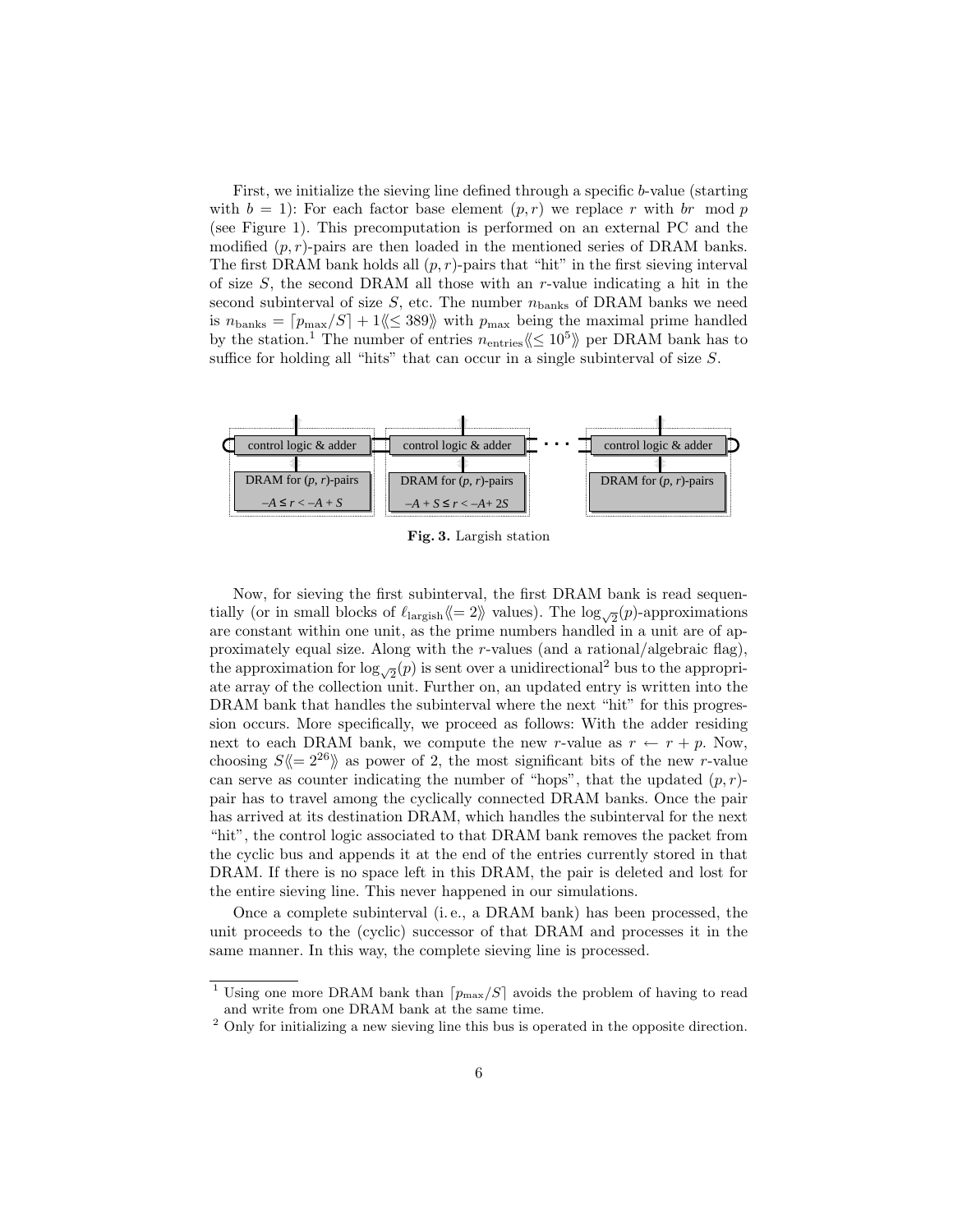Medium stations. For prime numbers that are smaller than the sieving interval size  $S$ , the respective arithmetic progressions may encounter several hits within one subinterval. For some bound  $B_{\text{medium}} \langle\!\langle = 2^{13} \rangle\!\rangle$ , we handle the primes  $B_{\text{medium}} < p < B_{\text{largish}}$  as follows.

In one station  $n_{\text{medium}} \langle \approx 10^5 \rangle$  pairs  $(p, r)$  are stored in a DRAM bank. As for the largish stations, to start a new sieving line, the r-value is to be initialized according to Figure 1. Unlike for largish primes, now we have only one DRAM bank in the station, and in order to save memory—or rather chip area—we sort the  $(p, r)$ -pairs according to p: In this way, storing the difference between primes is sufficient to recover the next  $p$ -value. As sketched in Figure 4, next to the DRAM bank and control logic, we also have an adder unit. The latter consists of an array of  $\ell_{\text{medium}}\langle 128 \rangle$  adders.



Fig. 4. Medium station

The DRAM will be processed sequentially in blocks of  $\ell_{\text{medium}} \langle = 128 \rangle$  entries. After reading such a block of  $(p, r)$ -values, it is forwarded to the addition unit, where the needed primes  $p$  are reconstructed from the stored differences. Also, similarly as in the largish stations, the needed  $\log_{\sqrt{2}}(p)$ -approximations are determined here. The adders now compute all values  $r + k \cdot p$  that are relevant for the current subinterval, i.e.,  $p$  is added as long as the obtained value is still smaller than  $S\langle\!\langle= 2^{26}\rangle\!\rangle$ , which for S being a power of 2 can be tested by observing a single bit. The respective  $r+k \cdot p$ -values are transmitted to the appropriate array of the collection unit—together with the  $\log_{\sqrt{2}}(p)$ -approximation and a rational/algebraic flag. In parallel to the computation of these  $\ell_{\rm medium}\langle = 128\rangle\!\rangle$ arithmetic progressions, the r-values stored in the DRAM are updated for the next subinterval. To this aim, along with each  $(p, r)$ -entry we also store the (precomputed) value  $p \cdot |S/p|$  in the DRAM. Knowing this value, updating an r-value for the next sieving interval reduces to computing  $r \leftarrow r + |S/p| \cdot p$ . If this value does not exceed  $S$  yet,  $p$  has to be added. Eventually, we subtract  $S$ from the obtained new r-value.

To keep the number of pins of the chips holding the collection unit within acceptable boundaries, the medium stations will be hosted on the same chips as the collection unit. If the collection unit is distributed over several chips, we have to duplicate the medium stations accordingly. Also, as the medium stations are expected to produce relations at a very high rate, we equip the (unidirectional) buses into the collection unit's arrays with a "panic feedback flag". This allows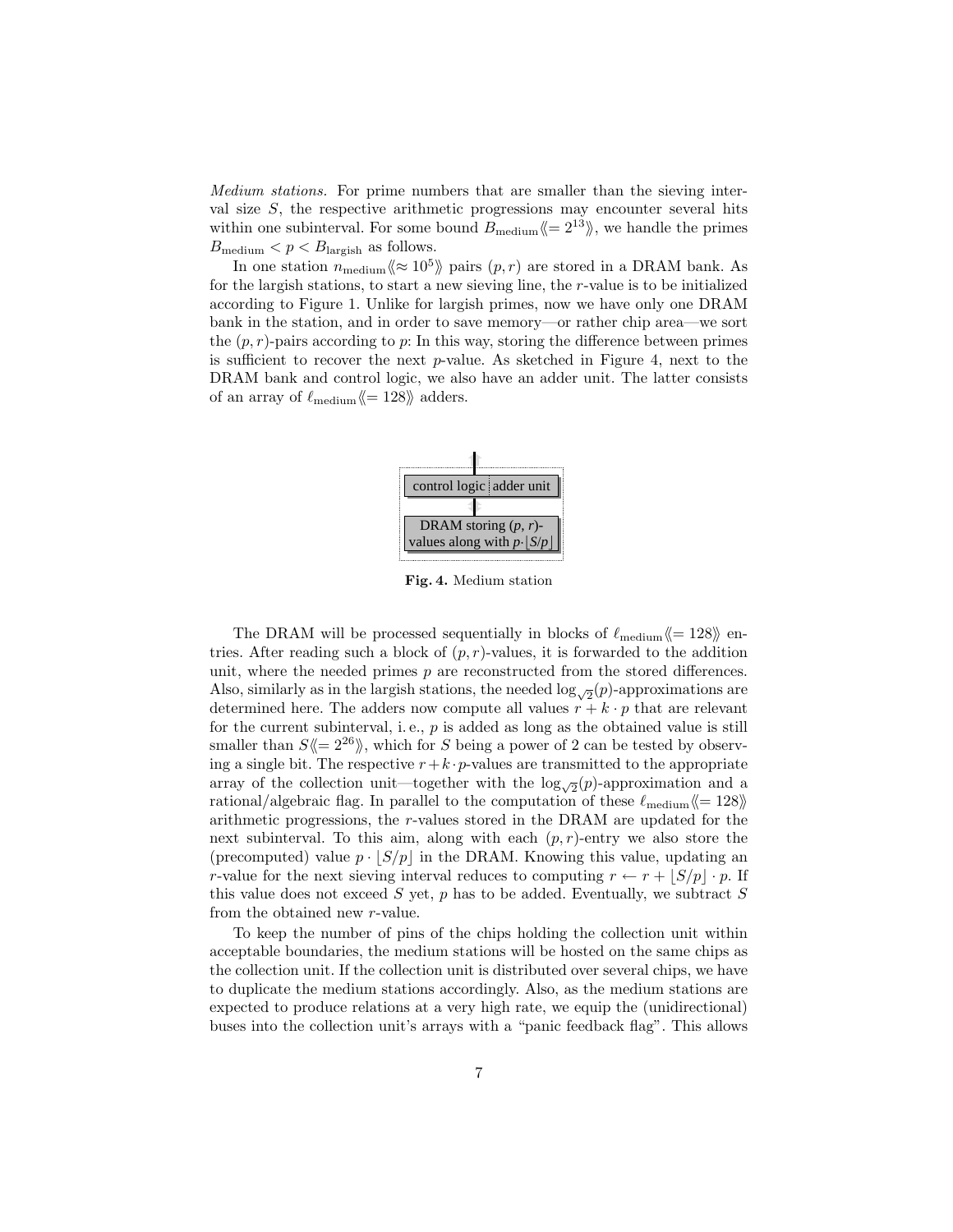the collection unit to put a medium station on hold until the buses and buffers can cope with new  $(\log_{\sqrt{2}}(p), r)$ -pairs again.

*Smallish stations.* We refer to factor base elements  $(p, r)$  with  $p \leq B_{\text{medium}}$  as smallish, and handle them in basically the same type of stations as just discussed. However, we do without a difference coding here. Progressions computed by smallish stations produce several hits within a subinterval, even within one array of the collection unit. Consequently we duplicate the smallish stations, so that on each chip of the collection unit all smallish primes can be handled locally.

# 4 Performance and Parameters for the 1024-bit Case

In this section we discuss more details of our design, when dealing with NFS parameters for a 1024-bit factorization as described in Section 2.2. For choosing and optimizing the design parameters specified below, we relied on simulations by means of a computer algebra system [2] and a heuristic approach. We did not invoke a rigorous mathematical optimization and do not claim that our parameter choices are "the best possible".

In addition to the NFS parameter choices mentioned in Section 2.2, we fix the subinterval size  $S := 2^{26}$  that specifies the number of consecutive sieve locations processed by our device at once. As outlined in the previous section, the progressions corresponding to the different types of primes are generated in different types of stations. Below we first describe the structure of the stations and their placement within the device. Section 4.2 details the structure of the collection unit.

## 4.1 Stations for the 1024-bit Case

To keep the amount of inter-chip communication at a reasonable level, we subdivide the stations for largish primes into three types. While the first type describes stations that are placed on a chip different from the chips hosting the collection unit, the other two types reside on the same chips as the collection unit. Similarly, we use two different types of medium stations, both residing on the same chips as the collection unit. For the sake of comparability with [16], for estimating the space complexities we assume a 0.13  $\mu$ m process with a DRAM bit occupying about 0.2  $\mu$ m<sup>2</sup> and a transistor occupying about 2.8  $\mu$ m<sup>2</sup> of silicon.

## Largish Stations

Type I. We use this type of stations for largish primes  $> 1.5 \cdot 10^8$ . As described before, the factor base elements are distributed onto different DRAMs, so that all primes of this station relevant for the processed size  $S = 2^{26}$  subinterval are stored in one DRAM. For the chosen subinterval size  $S = 2^{26}$ , we choose the DRAM bank large enough to store up to 100,000  $(p, r)$ -pairs. For each such pair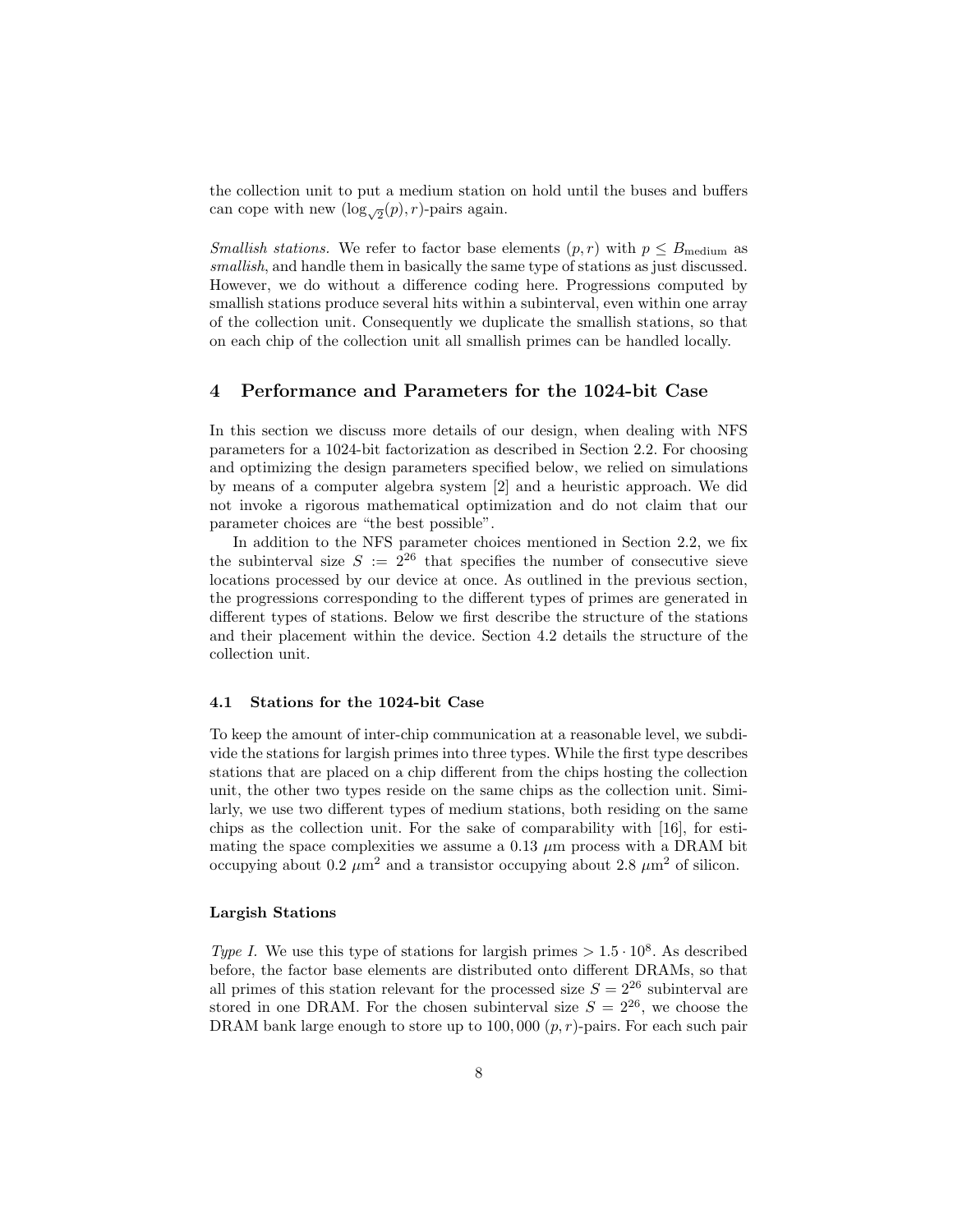$(p, r)$  the respective prime  $p < 2^{35}$  and r-value (mod  $2^{26}$ ) are stored, yielding a total of 34+26 bit per DRAM entry.<sup>3</sup>

The DRAM is read sequentially, on average reading two pairs per clock cycle. Each r-value is sent—together with the 4-bit value  $\lceil \log_{\sqrt{2}}(p) \rceil - 55$  that is chosen to be constant for the whole station—to a small routing network on the same chip (see below). An adder (with input widths 35 and 26 bit) calculates the next hit for p in the current sieving line. As described in Section 3.2, the pair  $(p, r+p)$ is forwarded—through one of the two cyclic buses connecting all DRAM banks of the station—to the DRAM bank in charge of the subinterval where  $p$  hits next. More specifically, we send the value  $(p,(r+p) \mod 2^{26})$  to the DRAM bank that is  $(r + p)$  div  $2^{26}$  "hops" away. To implement this routing operation, adjacent to each DRAM two adders (shared among four DRAMs), a decrement and compare unit, and the memory cells for the two buses of width up to 69  $\text{each}^4$  are needed.

All in all, we estimate that this logic can be realized with 4000 transistors per DRAM bank. Together with 6,000,000 bits of storage space, the size of one DRAM bank with update logic is estimated to be 1.2 mm<sup>2</sup> . To handle both the algebraic and the rational factor base elements with  $p > 1.5 \cdot 10^8$ , we use 256 largish stations of Type I (156 algebraic and 99 rational ones). The number of DRAM banks per station varies from 4 up to 389, yielding a total of 13, 440 DRAM banks. We distribute the Type I stations on 32 chips, each holding 8 stations with  $\approx 420$  DRAM banks.

On each chip one routing network collects the 16 outputs of the 8 stations and distributes them to the correct array of size  $2^{22}$  on the collection unit. This routing network is realized through a butterfly network with 16 inputs. Each of the four stages of the butterfly network has 16 buffers to store up to 30 pairs  $(r, \lceil \log_{\sqrt{2}}(p) \rceil - 55)$ . If one of the buffers is full, a panic flag informs the parent nodes to stop sending data. The panic flags of the input nodes of the network stop the corresponding station from producing further pairs. According to our simulations, one station outputs on average 98,000  $(r, \lceil \log_{\sqrt{2}}(p) \rceil - 55)$ -pairs per subinterval and all the pairs of the 8 stations on one chip are routed to the correct destination within about 52,000 clock cycles. The butterfly network requires  $4 \times$  $16\times30$  buffers for 30-bit values (realized as latches) and the routing and control logic. We estimate that  $300,000$  transistors with an area of less than 1 mm<sup>2</sup> should be sufficient. The output of the butterfly network—16 pairs comprised of r mod 2<sup>22</sup> and the 4-bit encoding of the corresponding  $\lceil \log_{\sqrt{2}}(p) \rceil$ -value—is sent (across chip borders) to the correct array of size  $2^{22}$  of the collection unit.

Summarizing, the largish stations of Type I can produce the needed progressions for the primes  $p > 1.5 \cdot 10^8$  in approximately 52,000 clock cycles. For this, we need 32 chips, each having a size of  $\approx 472$  mm<sup>2</sup> and each outputting  $16 \cdot 28 = 448$  bit per clock cycle. Each of the outputs has a fixed destination—an array of size  $2^{22}$  in the collection unit where the hit is processed.

<sup>&</sup>lt;sup>3</sup> The least significant bit of  $p$  is known to be 1.

<sup>4</sup> We need up to 9 bit for the "hop counter".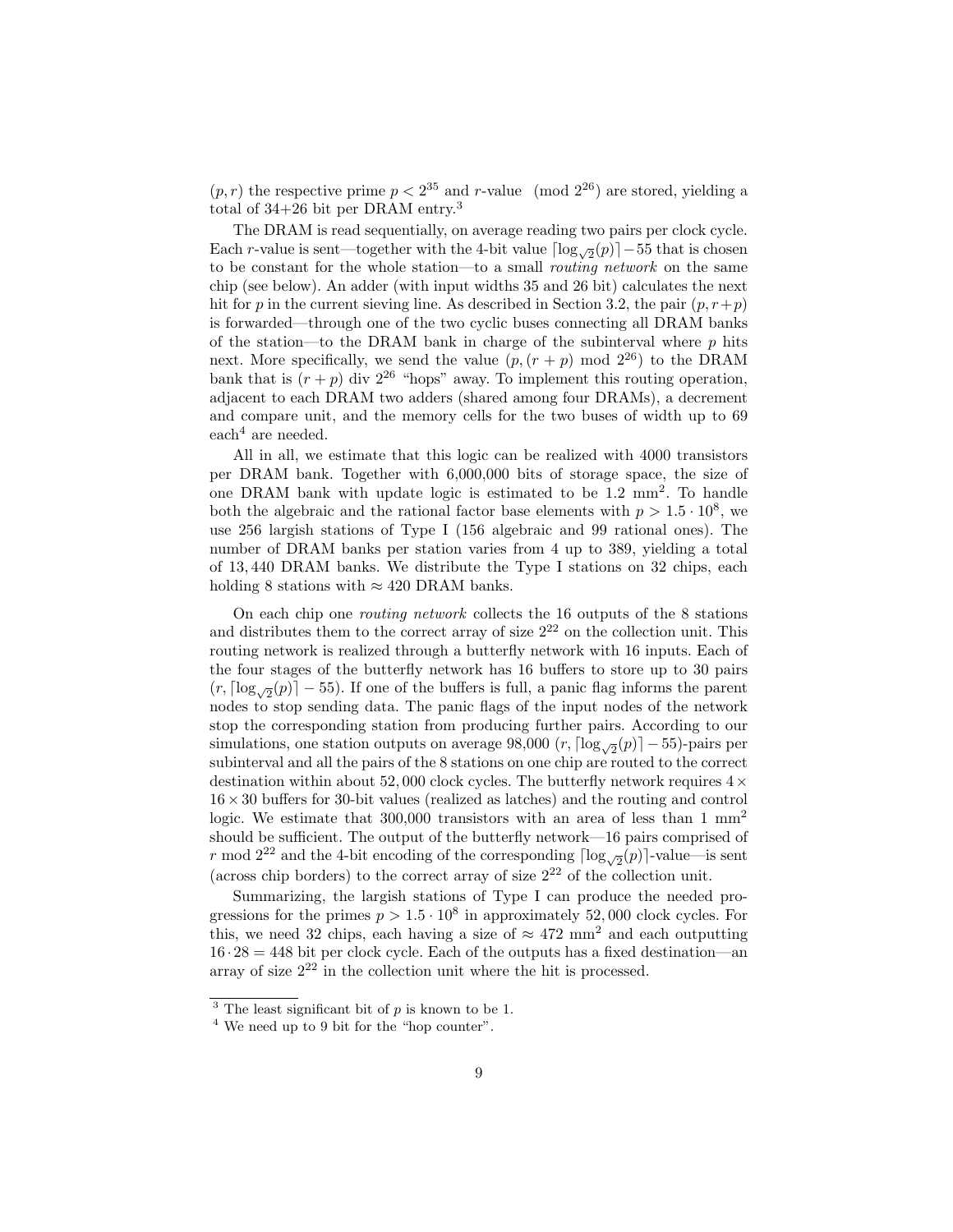Type II. To keep the amount of inter-chip communication at a reasonable level, we introduce a slightly different type of largish stations, which are in charge of all factor base elements with primes  $4 \cdot 10^7 < p < 1.5 \cdot 10^8$ . These Type II stations are placed on the chips holding the collection unit: Our collection unit will be distributed onto 4 chips, so we need 4 copies of each of these Type II largish stations. As one chip of the collection unit handles only one quarter of the total subinterval of size  $S = 2^{26}$ , the Type II largish stations are designed for a sieving interval size of  $2^{24}$ . The overall structure is identical to the Type I case just discussed. However, reflecting the reduced subinterval size  $2^{24}$ , the number of  $(p, r)$ -pairs per DRAM is reduced to 50,000. Finally, the calculation of the next hit has to be modified, so that the subsequent three subintervals of size  $2^{24}$ are skipped.

With this strategy, the needed arithmetic progressions for the primes  $4 \cdot 10^7$  <  $p < 1.5 \cdot 10^8$  can be generated by  $4 \cdot 44$  stations with a total of  $4 \cdot 290$  DRAMs of size 0.6 mm<sup>2</sup> each. To route the outputs of these 44 stations on the same chip to the correct array of the collection unit, four truncated butterfly networks are used. In each of the two stages of the 16 input network, buffers of size two are sufficient to cope with the 11 inputs per clock cycle on average.

Type III. To handle the primes in the range  $1.5 \cdot 10^7 < p < 4 \cdot 10^7$ , we use a third type of largish stations. The overall structure is the same as for Type I and II. As for the Type II station, the number of factor base elements per DRAM is 50,000 and Type III stations are placed on the same chips as the collection unit. However, the size of the sieving subinterval handled by Type III stations is reduced to  $2^{23}$ . Consequently, we need in total 8 copies (i.e., 2 per chip) of each Type III largish station, and each of these largish stations is in charge of two arrays of the collection unit.

To process all the primes  $1.5 \cdot 10^7 < p < 4 \cdot 10^7$ , we use  $8 \cdot 16$  largish stations of Type III with  $8 \cdot 76$  DRAMs of size 0.6 mm<sup>2</sup> each. The outputs of these 16 stations are sent to the correct one of the two related arrays of the collection unit. A switching unit (butterfly network with depth 1) with 16 inputs and  $16 \cdot 8$ buffers can handle this.

### Medium Stations

Type I. This type of medium stations is in charge of primes in the range  $2^{20}$  <  $p < 1.5 \cdot 10^7$ . In analogy to the largish stations of Type II, each medium station of Type I handles a sieving subinterval of size  $2^{24}$ . Consequently, there are four copies of each medium station of Type I—one on each chip of the collection unit. In total, each chip of the collection unit hosts 20 medium stations of Type I, where each station is equipped with  $4.0 \cdot 10^6$  bit of DRAM. The first prime hitting the respective subinterval is stored in full, and for the remaining primes a simple difference coding is used. Storing the difference between successive primes instead of the primes itself allows us to reduce the memory required for a factor base element to 44 bit. On average, from each DRAM, two factor base elements are read per clock cycle.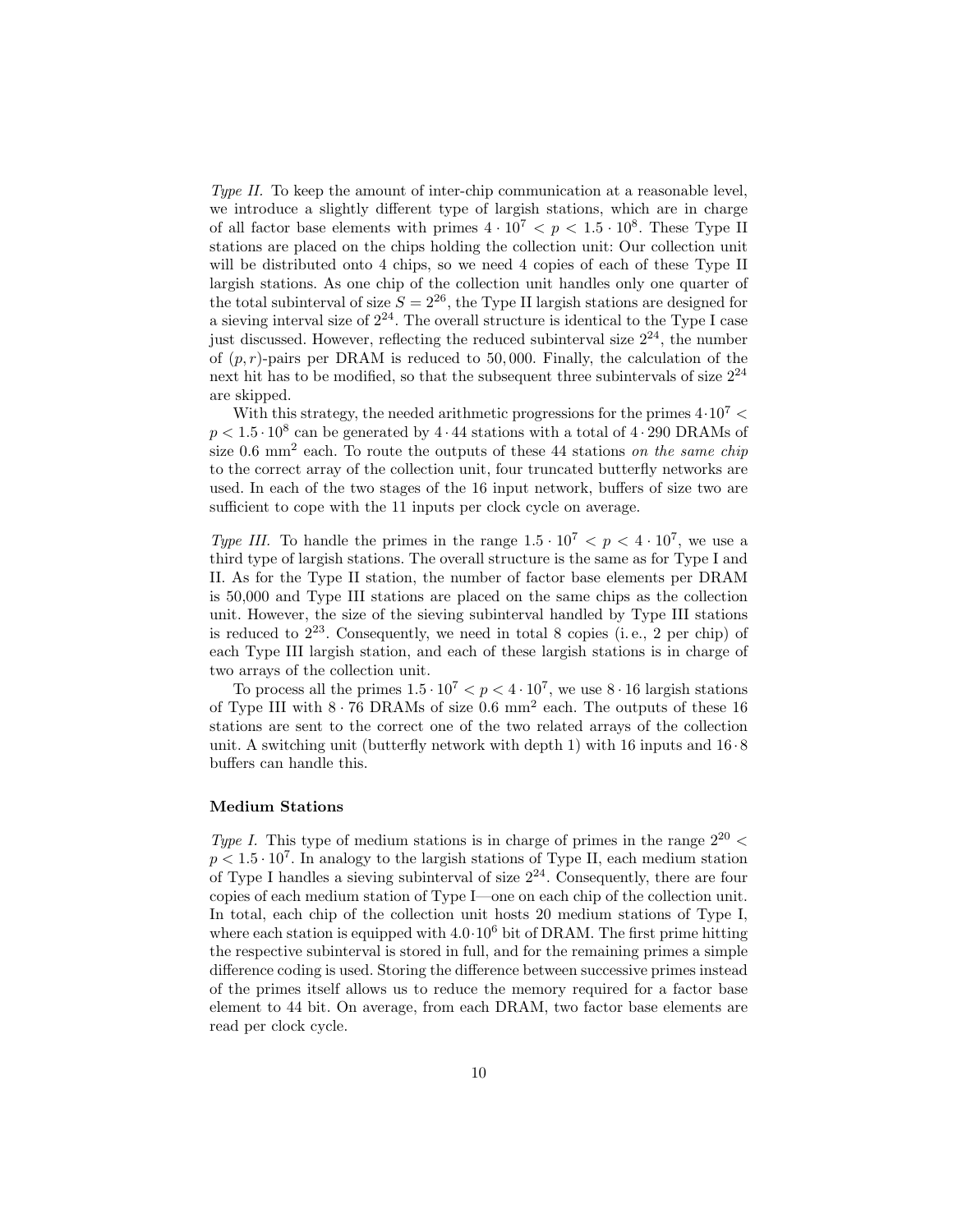For each of the respective primes, all relations within the subinterval of the chip (of size  $2^{24}$ ) are calculated using several adders, and the hits are reported to the relevant array of the collection unit. Additionally, the corresponding hit in the next subinterval of the device (of size  $S = 2^{26}$ ) is produced and written back into the DRAM. To perform this operation, along with a  $(p, r)$ -pair the value  $p \cdot |S/p|$  is stored in the DRAM. Applying a difference coding as for the p-values, 12 bit suffice for encoding  $p \cdot |S/p|$ —this includes a flag to indicate a new "starting value". To implement the arithmetic for updating the r-values, two adders (with inputs of  $(7/24)$  and  $(11/24)$  bit) are used that derive the pand  $p \cdot |S/p|$ -value from the difference encoding, and two 24-bit adders are used to update the r-value for the subsequent sieving interval of size  $S = 2^{26}$ . As we want to process the factor base elements at a rate of two pairs per clock cycle, for each station, we need two quadruples with the mentioned adders. They perform the necessary update within one clock cycle (in a pipeline structure). In total, we estimate the logic for the updating to require no more than 10, 000 transistors per DRAM bank. Together with the  $4.0 \cdot 10^6$  bit of DRAM, this amounts to a silicon area of  $\approx 0.83 \,\mathrm{mm}^2$ .

The adders mentioned so far are only in charge of updating the DRAM entries. To determine the hits within the subinterval of size  $2^{24}$  handled by a station, the  $(p, r)$ -pairs of each station travel, through two cyclic buses, along a chain of 8 adders (of width 24 bit). The first free adder removes the pair from the bus and calculates all the hits of  $p$  in the current subinterval of size  $2^{24}$ . The buses of two adjacent chains of 8 adders are connected; if the workload of the two adder chains is not balanced,  $(p, r)$ -pairs will change the station. On average, we expect medium stations of Type I to emit 32 pairs ( $\lceil \log_{\sqrt{2}}(p) \rceil, r$ ) per clock cycle (and a maximum of 40). The outputs of two adjacent stations (at a maximum 16 per clock cycle, on average 12) are sent not only to the correct array of the collection unit, but even to the correct quarter of it. This is performed by a butterfly network with 16 inputs; in each node of the network 6 buffers are enough to cope with the inputs.

Type II. The arithmetic progressions for the factor base elements  $(p, r)$  with  $2^{13} < p < 2^{20}$  are stored in a similar way as in the medium stations of Type I. However, for the medium stations of Type II, two DRAM banks of the same size as before are used to store the  $\approx 162,000$  pairs representing the first hit within each subinterval of size  $2^{24}$ . The update into the next sieving interval (of size  $S$ ) is realized in the same way as for the Type I stations. Differing from the handling of the primes  $> 2^{20}$ , however, only the pair  $(p, r)$  for the first hit in each array of the collection unit is sent to the collection unit. The other hits are calculated there, i. e., within the collection unit.

### Smallish Stations

For each array of the collection unit, the pairs  $(p, r)$  with primes  $p < 2^{13}$  are stored in a separate DRAM together with the value  $\ell \cdot p$ , so that  $r+\ell \cdot p$  or  $r+\ell \cdot p+p$ is the first hit in the next subinterval of size  $S = 2^{26}$ , and two more numbers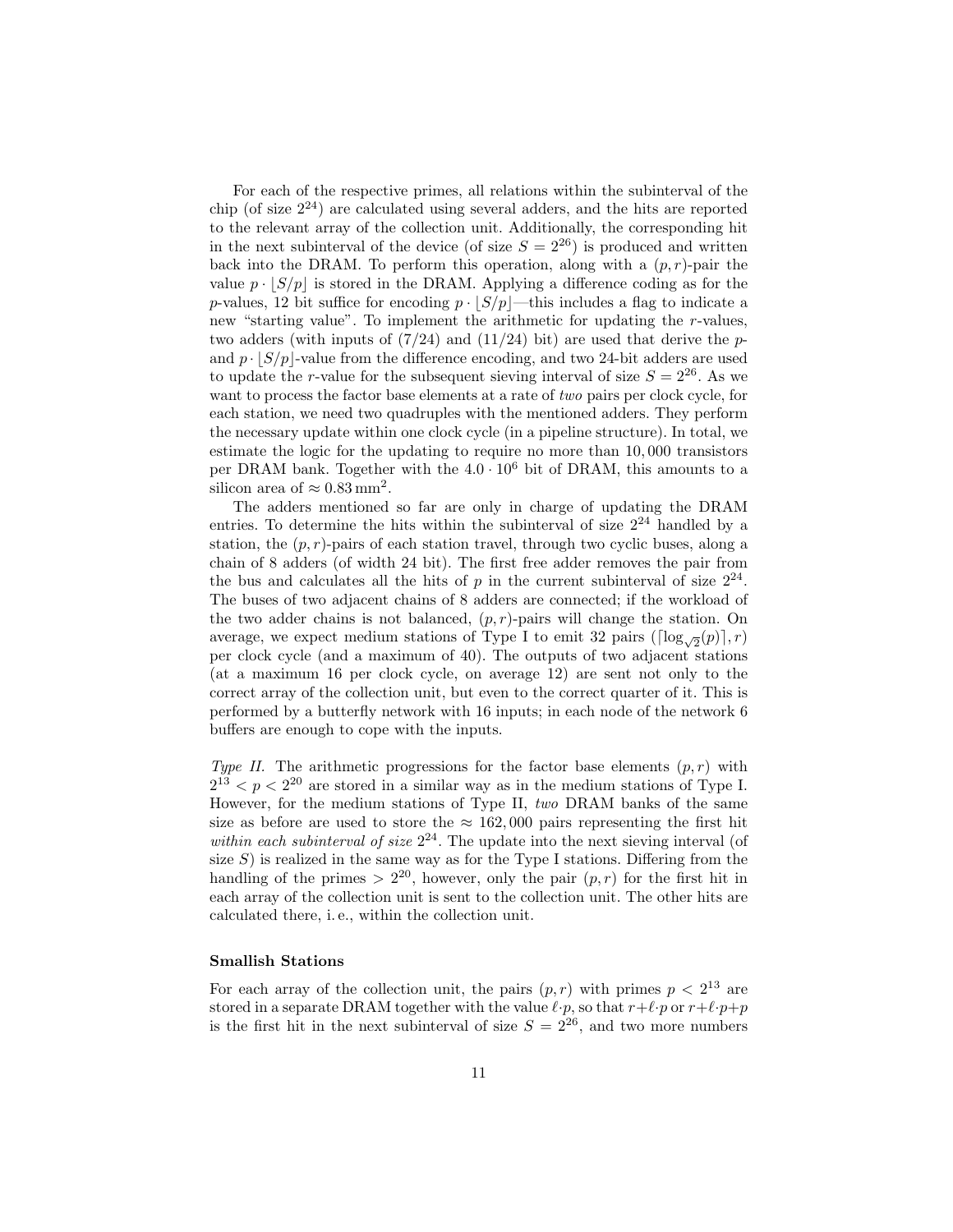for an update to the next row of the array (interval size  $2^{17}$ ) and to the next processor (interval size  $2^{12}$ ). The update to the next sieving interval is performed with one adder within 3 clock cycles and the first hit for the subinterval is sent to the array of the collection unit for further processing in the same way as the primes  $2^{13} < p < 2^{20}$  handled by the medium stations of Type II. We have four smallish stations on each chip, and they easily fit on a silicon area of  $0.4 \text{ mm}^2$ ; there are some 2050 smallish primes. In total, one smallish station requires no more than 1,500 transistors and  $2.9 \cdot 10^6$  bit of DRAM. It fits on a silicon area of  $\approx 0.06$  mm<sup>2</sup>.

#### 4.2 Collection Unit for the 1024-bit Case

The main part of the collection unit consists of  $128 \times 128$  processors, each in charge of a subinterval of the sieving region of size  $2^{12}$ . This set of processors is split into 16 arrays of  $32 \times 32$  processors, and distributing the collection unit onto four chips means to place four of these arrays on each chip. The processors within an array are connected through horizontal and vertical buses to transport the  $\log_{\sqrt{2}}(p)$ -approximations and the index r to the processor in charge. In addition, an algebraic/rational flag is needed, so that we know which of the two counters per sieving location is to be be updated. Each processor stores the algebraic and rational counters in a DRAM holding  $2^{12}$  words of 20 bit each—10 bit for the algebraic and 10 bit for the rational counter.

## Array Structure

As in Section 3.1, we refer to the individual processors within an array as counting units. The counting units within one array are connected through vertical and cyclic horizontal buses, basically as indicated in Figure 2. More specifically, in each column of the array, we place one vertical bus, that is running top to bottom for columns with an even number and bottom to top otherwise.

Handling data of largish stations. At the top of each of the 32 columns we have an input unit that is connected to one of the 32 chips holding largish stations of Type I. The input unit translates received  $(r, \lceil \log_{\sqrt{2}}(p) \rceil - 55)$ -values into pairs  $(r, \lceil \log_{\sqrt{2}}(p) \rceil)$ . Moreover, the two pairs at top of column  $2 \cdot i$  and  $2 \cdot i + 1$  (for  $0 \leq i < 16$ ) are exchanged if the distances of both pairs to their target row are larger than 15. The resulting values are put onto the vertical buses.

The outputs of the largish stations on the same chip (Type II and III) are put onto the vertical buses after/before row 16. These outputs (on average 20 per clock cycle; 24 as a maximum) are put onto a bus, so that the distance to the target row is at most 16. The pairs are stored in a buffer of size 4 if the appropriate bus is not free. If the buffer is full, a "panic flag" stops the corresponding node of the butterfly network to produce outputs. According to simulations, a panic flag is set in some 2000 cases and delays the output of the largish stations of Type II and III by a few hundred clock cycles.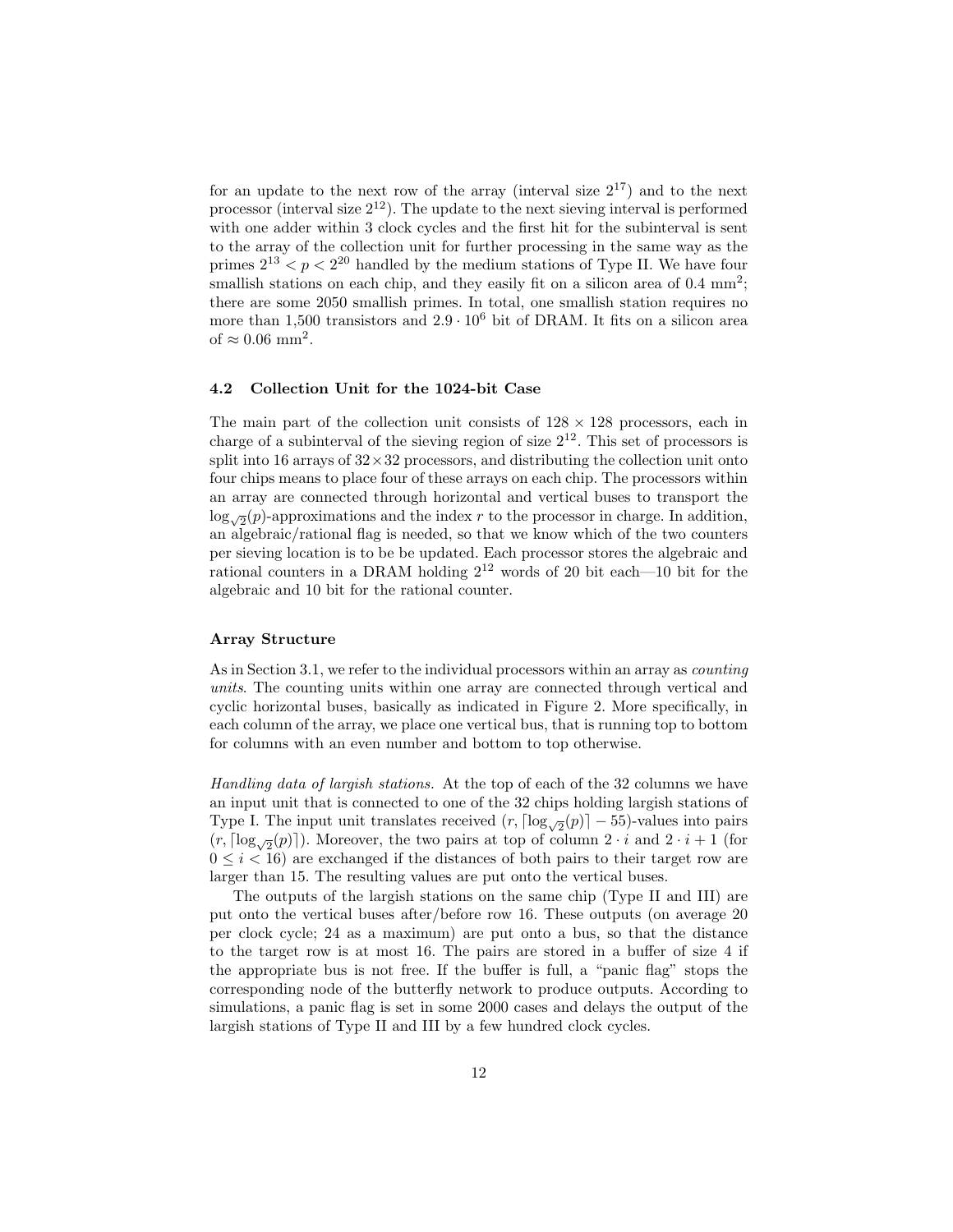The target address of the packets on the vertical bus are compared with the actual row number and removed from the vertical bus if they are equal. The  $(r, \lceil \log_{\sqrt{2}}(p) \rceil)$ -values are then transferred to one of the two cyclic horizontal buses running in opposite directions. Using a buffer of size 4 here seems to be sufficient (in our simulations, less than 0.4 pairs were lost in a sieving interval of size  $S = 2^{26}$ ). The counting unit reads the addresses on both horizontal buses, transfers the pair to its own buffer and removes it from the bus, if a packet has reached its target processor, i. e., the correct counting unit. If there is no space left in the buffers of the processor, it is possible to leave the entry on the bus—it will return to the same position after 32 clock cycles.

Handling data of medium stations. The progressions of the medium stations are input at the left and right side of the array, directly into the correct row. The routing to the correct row is performed by an extra structure, adjacent to the array.

- Progressions output by the medium stations of Type I are sent to the correct quarter of the array by the station. In each quarter of the array (8 rows) at most 10 inputs arrive (8 on average) per clock cycle. On either side of the array, an 8 input/8 output butterfly network distributes 5 inputs to the correct row.
- Progressions that are output by medium stations of Type II are stored in two DRAMs, one on the left and one on the right side of the array. On either side, two 48 bit buses transport  $(p, r, \lceil \log_{\sqrt{2}}(p) \rceil)$ -values to the correct rows. Along each of theses buses, in each row, the data is forwarded unchanged to the next row if the target of the r-value is not in this row.

If the data has reached a suitable row, it is checked if  $p > 2^{17}$  (then, there is only one hit per row). In this case,  $(r, \lceil \log_{\sqrt{2}}(p) \rceil)$  is sent to its destination via one of two horizontal "medium prime buses", and  $(p, r + p, \lceil \log_{\sqrt{2}}(p) \rceil)$ is forwarded to the next row. The pairs for primes  $p < 2^{17}$  are transferred to the adder unit of this row to produce all hits within this row and feed them into the array. When the adder unit has finished with the prime  $p$ , the data is forwarded to the next row through one of the two vertical buses.

Handling data of smallish stations. The hits for smallish primes are counted in a separate array of processors and DRAMs: The slow access time of DRAM (6 clock cycles) does not allow to store all hits of a subinterval of size  $2^{12}$  in one DRAM. Therefore we double all DRAM counters, so that while processing the smallish progressions for the current sieving interval, the medium and largish progressions of the next sieving interval can already be processed in the other DRAM bank. We switch the role of the two DRAM banks for each sieving interval, so that effectively the smallish progressions are always "one sieving interval ahead". More specifically, instead of one array of  $32 \times 32$  processors, we now have two such arrays, which are merged so that each processor in one array is adjacent to one of the other array. One of these arrays contains the logic needed for handling the smallish primes. In each row of this array, the 16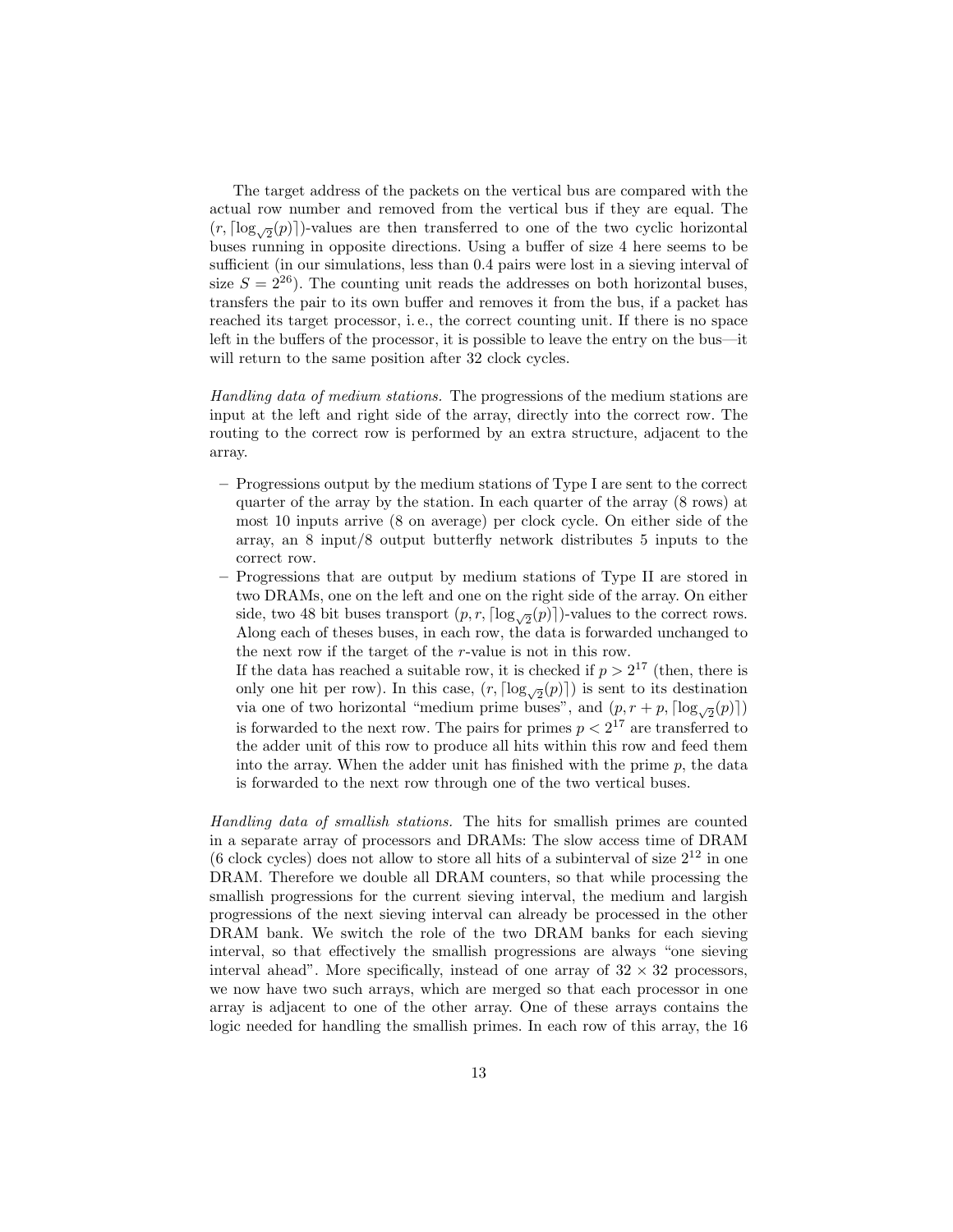processors on the left side of the array are connected through one cyclic bus with one input node at the left side. The same connection is established for the right half of the processors of this row.

The smallish primes are split into two types (Type I:  $1024 \leq p < 2^{13}$  and Type II:  $p < 1024$ ). Both types are stored together in one DRAM as described in Section 4.1. For each p, we also store the value  $\lceil \log_{\sqrt{2}}(p) \rceil$ . The data is distributed to the left and right half of the array and sent on either side of the array through a vertical (56 bit) bus to 32 progression generators. All but the first of these progression generators calculate  $r_0 := r + \lfloor 2^{17}/p \rfloor \cdot p$ . If  $r_0 > 2^{17}$ , then  $(r_0 \pmod{2^{17}}, p)$  is the first pair to be reported in the row of this progression generator, otherwise  $p$  is added to  $r_0$  to obtain the first element to be reported in this row. This value is used within the actual row and in addition forwarded to the progression generator of the subsequent row. For smallish primes of Type I, each progression generator calculates the first hit in each processor (using a 12 bit adder and the value  $\lfloor 2^{12}/p \rfloor \cdot p$ ) and sends the triple  $(p, r, \lceil \log_{\sqrt{2}}(p) \rceil)$ , along with an algebraic/rational flag and a 1-bit flag indicating the type of the smallish prime, through a cyclic 36 bit bus to the processors of its half of its row. All the progressions of primes of Type II within each half of one line are generated by the corresponding progression generator, and the value  $(r, \lceil \log_{\sqrt{2}}(p) \rceil)$ along with the algebraic/rational flag is sent to the target processor through the horizontal 36 bit bus.

Each target processor stores the reported  $(r, \lceil \log_{\sqrt{2}}(p) \rceil)$ -pairs of Type II in one of its 4 buffers and adds the  $\lceil \log_{\sqrt{2}}(p) \rceil$ -values into its DRAM. For smallish primes of of Type I, on average every 16 clock cycles a hit can be reported, and these  $\lceil \log_{\sqrt{2}}(p) \rceil$ -values are added to the DRAM with higher priority than for the smallish primes of Type II. Therefore a buffer of size 2 is sufficient for the smallish primes of Type I.

## Area Estimate

Each of the counting units requires  $\approx 2800$  transistors for the largish and medium sized primes and  $\approx 1500$  transistors for the smallish primes plus two times 82,000 bit of DRAM. The input units for the largish primes require some 1250 transistors per column of one array, and the units for the input of the medium primes 8750 transistors per row. To generate the smallish primes, in addition, some 4400 transistors per row are necessary. Thus, the total area of one array of  $32 \times 32$  counting units is approximately 26 mm<sup>2</sup> for the medium and largish primes and  $22 \text{ mm}^2$  for the smallish primes. Summarizing, each of the four chips holding collection units has a size of 493 mm<sup>2</sup> and consists of:

- $-44$  largish stations of Type II (180 mm<sup>2</sup>),
- $-2 \cdot 16$  largish stations of Type III  $(2 \cdot 46 \text{ mm}^2)$ ,
- $-20$  medium stations of Type I  $(20 \text{ mm}^2)$ ,
- $-4 \cdot 2$  medium stations of Type II  $(4 \cdot 2 \text{ mm}^2)$ ,
- $-4.1$  smallish stations  $(4.0.06$  mm<sup>2</sup>),
- $-4$  arrays of collection units  $(4 \cdot 48 \text{ mm}^2)$ .

One subinterval of size  $S = 2^{26}$  is processed within 53,000 clock cycles.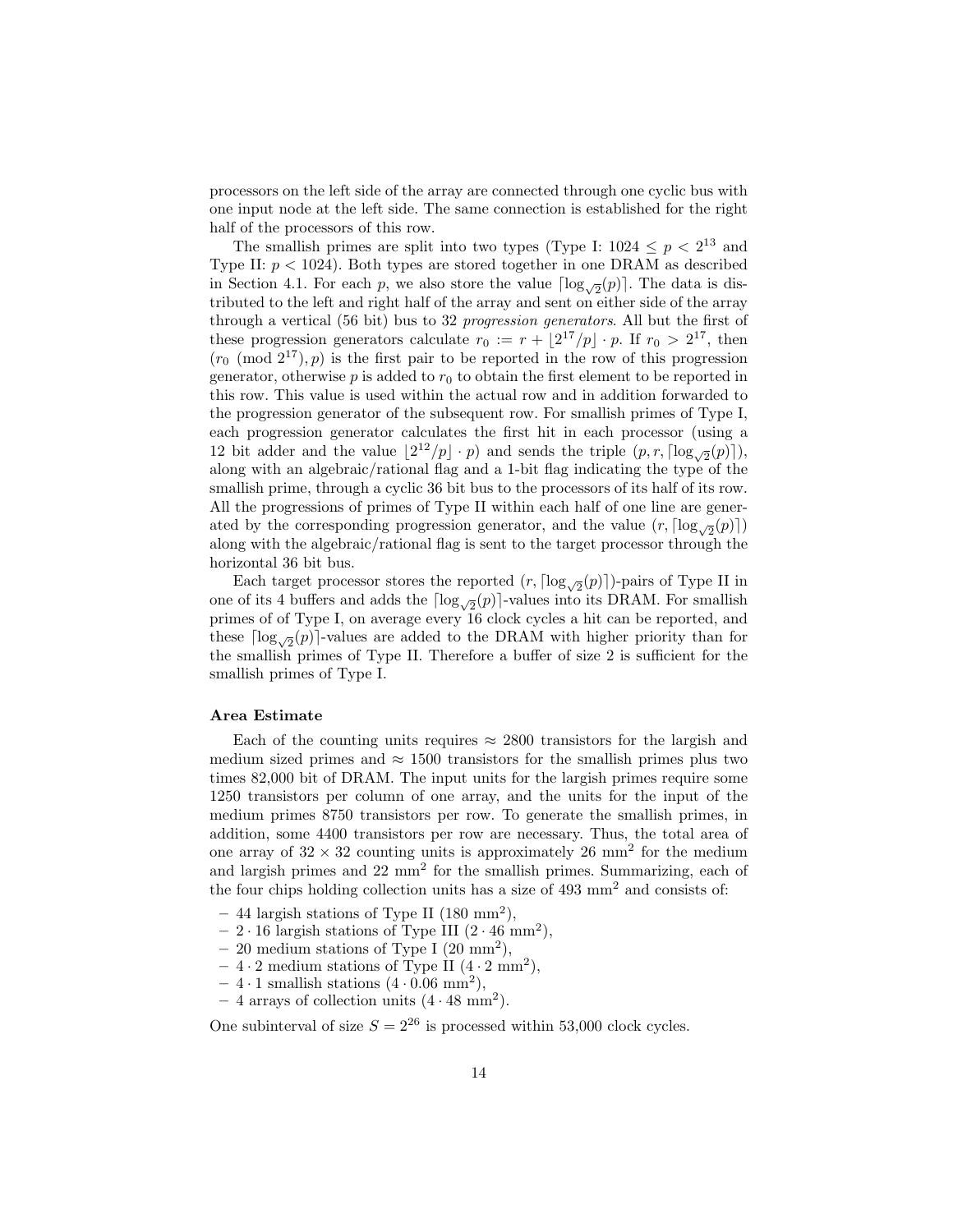#### 4.3 Combination of the Chips for the 1024-bit Case

One complete sieving device is comprised of 36 chips: 32 chips (each of size 472 mm<sup>2</sup> ) holding the largish stations of Type I plus 4 chips (each of size 493 mm<sup>2</sup> ) hosting the collection unit. Each chip holding largish stations of Type I, per clock cycle sends 16 pairs (with 28 bit each) to one of the 16 arrays of counting units distributed over the four chips holding the collection unit. The collection unit as a whole, i.e., totaling all four chips, receives  $4 \cdot 32$  pairs (3584 bit) per clock cycle. The 36 chips can be placed in a regular, grid-like structure, so that the maximum distance any pair has to travel is 5 times the distance between adjacent chips. Implementing this communication across chip borders is non-trivial, but does not appear utopian. The necessary wiring still seems significantly easier to realize than SHARK's transport system [3]. Finally, as we do not store factors found during sieving, the sieving reports output by our device are fed into an ECM engine as described in [4]. In this way, the needed norm factorizations can be obtained without affecting the sieving time in a relevant manner. Including one ECM chip for computing and factoring the norms, the silicon area needed for one complete device is about  $172 \text{ cm}^2$ .

One sieving line is split into  $16.4 \cdot 10^6$  subintervals of size  $2^{26}$  and at a clocking rate of 600 MHz can be processed in less than 25 minutes. The time needed for switching to the next sieving line, i.e., loading new pairs into the DRAMs, requires some 0.035 seconds and is negligible. Similarly, the time needed for outputting the (candidate) relations identified in the completed sieving line is not significant. Using the same 33% saving as in TWIRL [16, Appendix A.5], with 8300 of the above devices, the sieving step for a 1024 bit number can be expected to be completed within one year. Comparing the sieving time/chip area of our design and TWIRL, we see that our device requires by a factor of 3.5 more silicon area than TWIRL. Unlike TWIRL, however, our design is not wafer-scale.

Optimizing parameters. More research is needed for finding optimal parameters for our design: For instance, after a simple modification, the largish units of Type I can output the pairs of two DRAM banks (two consecutive subintervals of size  $2^{26}$ ) within 52,000 clock cycles. If the four chips holding the collection units are doubled, the silicon area for this modified device increases by roughly  $20 \text{ cm}^2$ and halves the processing time. Using this simple modification, the sieving for a 1024 bit number can be expected to be completed within one year using only 2.0 times the silicon area of TWIRL.

# 5 Conclusion and Future Work

The hardware design proposed above uses only chips of moderate size (493 mm<sup>2</sup>) and 472 mm<sup>2</sup> ) without paying for this in a drastic loss of performance: Compared to TWIRL, only a factor 2–3.5 in performance is lost. The inter-chip communication required is non-trivial, but still seems doable and easier to realize than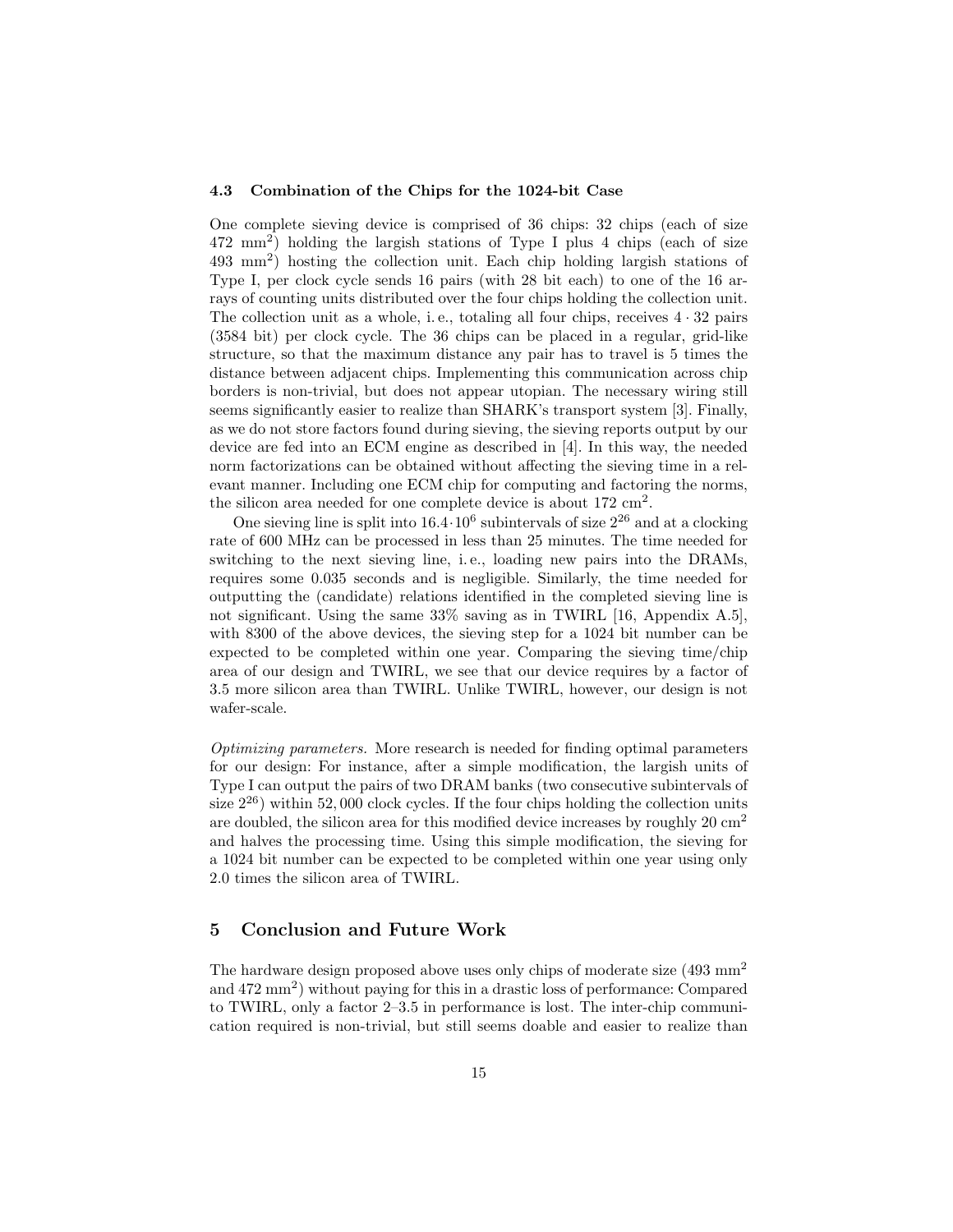the transport system for SHARK. Thus, from a practical cryptanalytic point of view, the new design seems to deserve a more detailed exploration.

So far we did not explore the cost of a prototype for, say, 512 bit or 768 bit numbers, which seems a worthwhile next step. Not only for this, the inclusion of fault detection and fault recovery mechanisms deserves further exploration. Finally, the results achieved so far seem to justify a closer look at our design when allowing more advanced fab technology, say involving a 90 nm process.

## References

- 1. Daniel J. Bernstein. Circuits for Integer Factorization: a Proposal. At the time of writing available electronically at http://cr.yp.to/papers/nfscircuit.pdf, 2001.
- 2. Wieb Bosma, John J. Cannon, and Catherine Playoust. The Magma Algebra System I: The User Language. Journal of Symbolic Computation, 24:235–265, 1997.
- 3. Jens Franke, Thorsten Kleinjung, Christof Paar, Jan Pelzl, Christine Priplata, and Colin Stahlke. SHARK: A Realizable Special Hardware Sieving Device for Factoring 1024-Bit Integers. In Josyula R. Rao and Berk Sunar, editors, Cryptographic Hardware and Embedded Systems; CHES 2005 Proceedings, volume 3659 of Lecture Notes in Computer Science, pages 119–130. Springer, 2005.
- 4. Willi Geiselmann, Fabian Januszewski, Hubert Köpfer, Jan Pelzl, and Rainer Steinwandt. A Simpler Sieving Device: Combining ECM and TWIRL. In Min Surp Rhee and Byoungcheon Lee, editors, Information Security and Cryptology; ICISC 2006 Proceedings, volume 4296 of Lecture Notes in Computer Science, pages 118–135. Springer, 2006.
- 5. Willi Geiselmann, Hubert Köpfer, Rainer Steinwandt, and Eran Tromer. Improved Routing-Based Linear Algebra for the Number Field Sieve. In Proceedings of ITCC '05 – Track on Embedded Cryptographic Systems. IEEE Computer Society, 2005.
- 6. Willi Geiselmann, Adi Shamir, Rainer Steinwandt, and Eran Tromer. Scalable Hardware for Sparse Systems of Linear Equations, with Applications to Integer Factorization. In Josyula R. Rao and Berk Sunar, editors, Cryptographic Hardware and Embedded Systems; CHES 2005 Proceedings, volume 3659 of Lecture Notes in Computer Science, pages 131–146. Springer, 2005.
- 7. Willi Geiselmann and Rainer Steinwandt. A Dedicated Sieving Hardware. In Yvo G. Desmedt, editor, *Public Key Cryptography — PKC 2003*, volume 2567 of Lecture Notes in Computer Science, pages 254–266. Springer, 2003.
- 8. Willi Geiselmann and Rainer Steinwandt. Hardware for Solving Sparse Systems of Linear Equations over  $GF(2)$ . In Colin D. Walter, Cetin K. Koç, and Christof Paar, editors, Cryptographic Hardware and Embedded Systems; CHES 2003 Proceedings, volume 2779 of Lecture Notes in Computer Science, pages 51–61. Springer, 2003.
- 9. Willi Geiselmann and Rainer Steinwandt. Yet Another Sieving Device. In Tatsuaki Okamoto, editor, Topics in Cryptology – CT-RSA 2004, volume 2964 of Lecture Notes in Computer Science, pages 278–291. Springer, 2004.
- 10. Tetsuya Izu, Noboru Kunihiro, Kazuo Ohta, and Takeshi Shimoyama. Analysis on the Clockwise Transposition Routing for Dedicated Factoring Devices. In Jooseok Song, Taekyoung Kwon, and Moti Yung, editors, Information Security Applications: 6th International Workshop, WISA 2005, volume 3786 of Lecture Notes in Computer Science, pages 232–242. Springer, 2006.